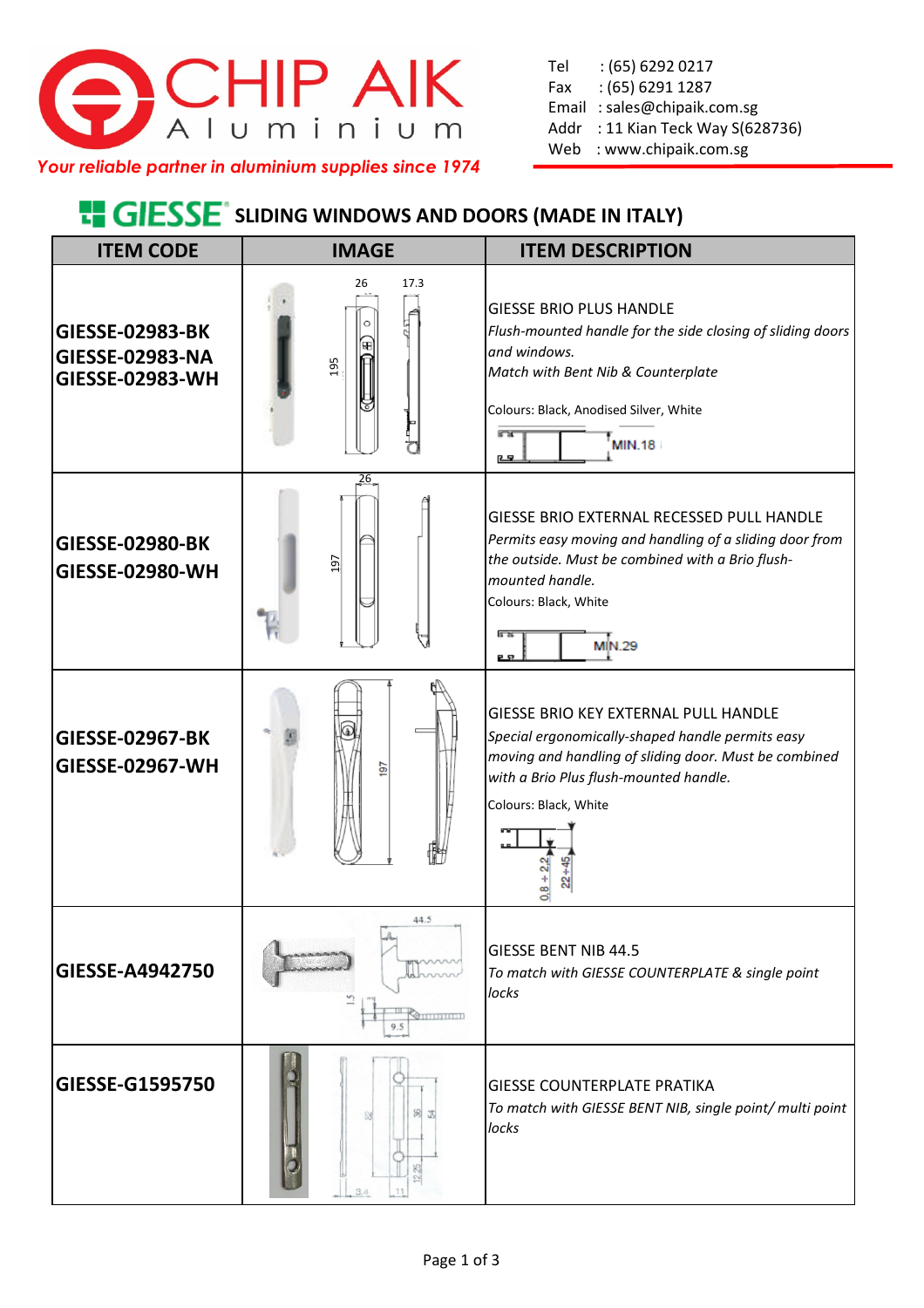

*Your reliable partner in aluminium supplies since 1974*

## **E. GIESSE** SLIDING WINDOWS AND DOORS (MADE IN ITALY)

| <b>ITEM CODE</b> | <b>IMAGE</b> | <b>ITEM DESCRIPTION</b>                                                                                                                                                                                                                                                        |
|------------------|--------------|--------------------------------------------------------------------------------------------------------------------------------------------------------------------------------------------------------------------------------------------------------------------------------|
| GIESSE-B1518800  |              | <b>GIESSE COUNTERPLATE ZN</b><br>For flushed outer profile                                                                                                                                                                                                                     |
| GIESSE-02997     |              | <b>GIESSE TOP SECURITY BRIO 2-POINTS</b><br>(720mm)<br>To match with GIESSE COUNTERPLATE PRATIKA & GIESSE<br><b>BRIO HANDLE</b><br>*set includes GIESSE-A4942750 Bent Nib<br><b>Multi-locking Top Security Brio</b><br>2 points for sliding windows<br>(hardware length 720mm) |
| GIESSE-03125     | 134          | <b>GIESSE CARRERA 2 ADJUSTABLE PULLEY</b><br>Adjustable pulley with two rollers for heavy aluminium<br>sliding doors and windows<br>Load: 180kg per panel with 2 pulleys                                                                                                       |

*Pls check with us for stock availability.*